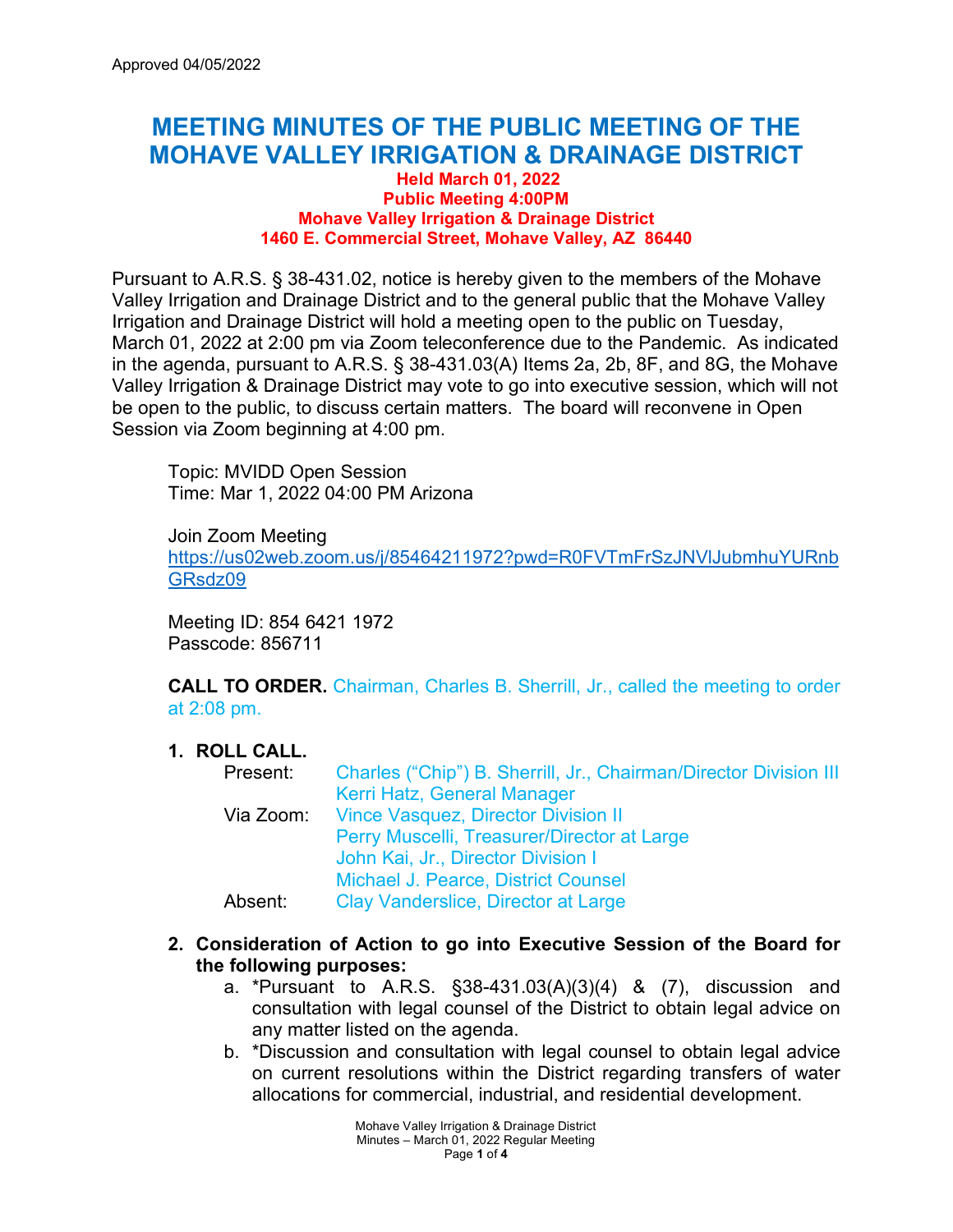*[The discussions and minutes of the executive session shall be kept confidential. The executive session of the Board is not open to the public.]*

Vince Vasquez made a motion to go into executive session, John Kai, Jr., seconded the motion. All in favor, motion passed. Executive session began at 2:09 pm. Kai – Y; Muscelli – Y; Vasquez – Y; Sherrill – Y.

Perry Muscelli made a motion to adjourn executive session, Vince Vasquez seconded the motion. All in favor, motion passed, and executive session adjourned at 3:49 pm. Kai – Y; Muscelli – Y; Vasquez – Y; Sherrill – Y.

- **3. RECONVENE IN OPEN SESSION.** Open Session reconvened at 4:06 pm.
- **4. PLEDGE OF ALLEGIANCE.** Perry Muscelli led the Pledge of Allegiance.
- **5. WAIVER MOTION.** Motion to waive the reading of full minutes and resolutions presented for approval or adoption. Perry Muscelli made a motion to waive the reading of the full minutes and or resolutions presented for approval or adoption, John Kai, Jr., seconded the motion. All in favor, motion passed. Kai – Y; Muscelli – Y; Vasquez – Y; Sherrill – Y.
- **6. AGENDA MODIFICATION.** Possible action to withdraw from or move any item on the agenda. No action taken.

## **7. REPORTS.**

Water: Staff summarized the District water use for the date ending January 31, 2022 and reported on the current Lake Powell and Lake Mead Elevations.

- a. Staff report on District water use.
- b. Bureau of Reclamation Lower Colorado Water Supply Report.

Finances: Staff reviewed the finances with the board of directors.

- c. Profit & Loss Budget vs. Actual year to date July 1, 2021, thru January 31, 2022
- d. Profit & Loss Statement for January 2022.
- e. Balance Sheet as of January 31, 2022.

### Other:

f. MVIDD Staff Report. – General information to update the board members.

Staff reminded the board of directors that the annual water bills are due at the end of the month.

Staff advised the board of directors that the executed copy of the Amendment No. 1 to SCIA Agreement 20-XX-30-W0686 was received at the District office.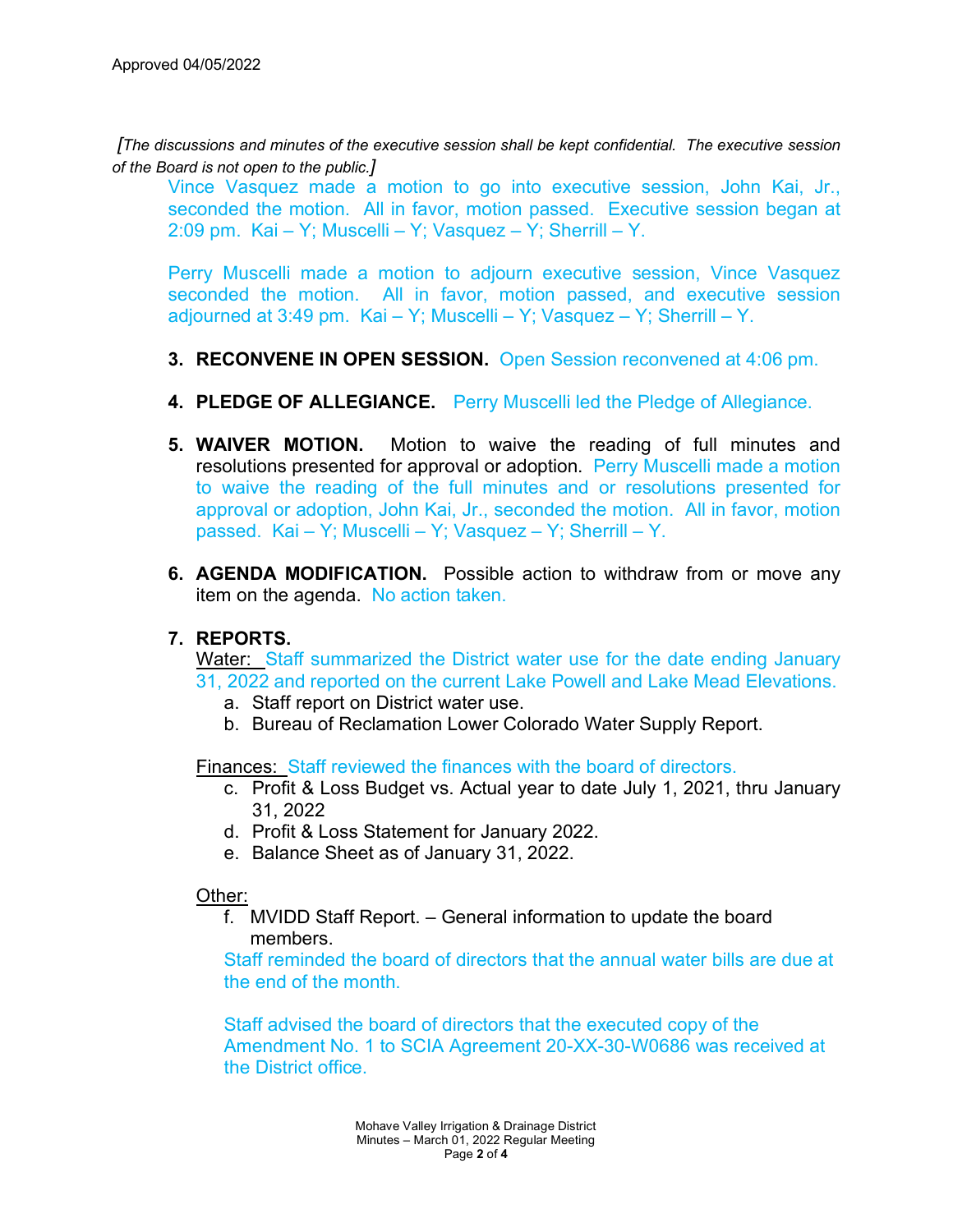Staff advised the board of directors that the Herb Kai farms are still in the same conditions and because of the wind conditions, they have not been able to burn in our area.

# **8. REGULAR AGENDA**

- **A. Approve the February 01, 2022, Regular Session Meeting Minutes.**  Discussion and possible action to approve the regular meeting minutes for last month. Vince Vasquez made a motion to approve the regular meeting minutes, Perry Muscelli seconded the motion. All in favor, motion passed. Kai – Y; Muscelli – Y; Vasquez – Y; Sherrill – Y.
- **B. Approve the February 01, 2022, Executive Session Meeting Minutes.** Discussion and possible action to approve the executive session meeting minutes for last month. Vince Vasquez made a motion to approve the executive session minutes, John Kai, Jr., seconded the motion. All in favor, motion passed. Kai – Y; Muscelli – Y; Vasquez – Y; Sherrill – Y.
- **C. Ratify Expenses for February 2022.** Discussion and possible action to ratify the expenses for last month. Staff reviewed the payment of expenses for February with the board of directors. Perry Muscelli made a motion to ratify the expenses for February, Vince Vasquez seconded the motion. All in favor, motion passed. Kai – Y; Muscelli – Y; Vasquez – Y; Sherrill – Y.
- **D. Allied Property Management LLC c/o Big Easy Storage; T19N, R22W, Section 15; APN: 229-22-001L. Application for a Preliminary Commercial Water Allocation.** Discussion and possible action regarding the application for a commercial water allocation for a RV & Boat storage facility. Staff reviewed the application with the board of directors and recommends a commercial allocation of one (1) acre-foot of water per year. There was discussion between the board of directors and the applicant pertaining to the project. Vince Vasquez made a motion to approve the preliminary commercial water allocation as presented, Perry Muscelli seconded the motion. All in favor, motion passed. Kai – Y; Muscelli – Y; Vasquez – Y; Sherrill – Y.
- **E. 2021 Annual Crop Report.** Discussion and possible action regarding the crop report prepared for the Bureau of Reclamation (BOR). Staff reviewed the annual crop report for 2021 with the board of directors. Perry Muscelli made a motion to approve the crop report, Vince Vasquez seconded the motion. All in favor, motion passed. Kai – Y; Muscelli – Y; Vasquez – Y; Sherrill –  $Y$ .
- **F. \*2022 Revised Water Order.** Discussion and possible action regarding the revised water order for 2022. Reduced annual diversion by 13,397